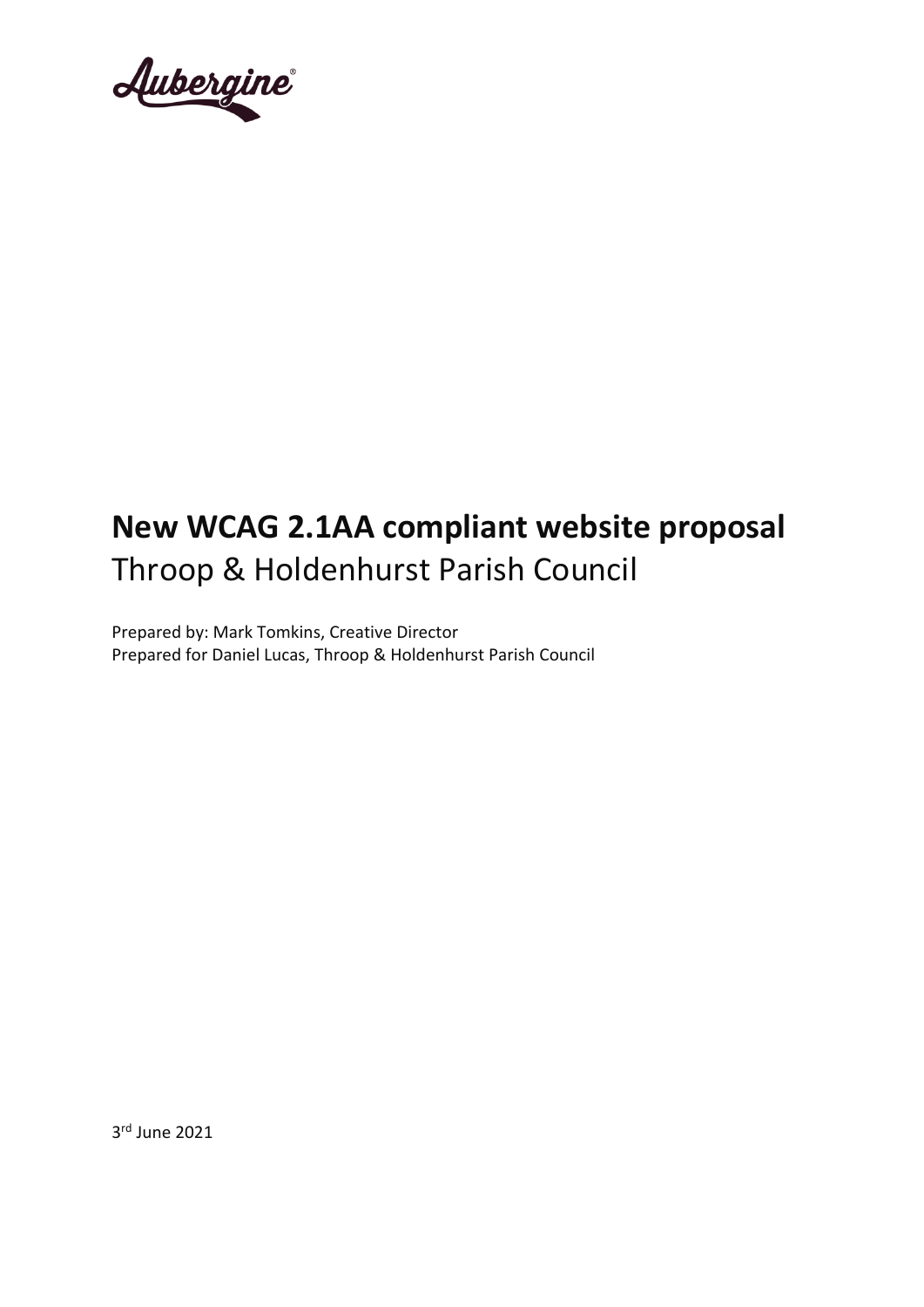

# **Snapshot – Throop & Holdenhurst Parish Council**

Since the introduction of The Public Sector Bodies (Websites and Mobile Applications) (No.2) Accessibility Regulations 2018 (to give its full title) came into force on 23 September 2018 you have identified your Council needs a new compliant website. The aim of the Regulation is to ensure public sector websites and mobile apps are accessible to all users, especially those with disabilities. This means that all new public sector websites will need to meet accessibility standards and publish an accessibility statement unless they are exempt. Those affected include:

- Central government and local government organisations (including city, town and parish councils)
- Some charities and other non-government organisations

The breadth of WCAG 2.1AA compliance in respect to a website covers many areas, some relate to how it is technically constructed, how the information is presented and the alternative options for users if they cannot access the website's information in a way that works for them. You can read a helpful article here: *'[Website W3C & WCAG 2.1 accessibility compliance: What it means for councils](https://www.aubergine262.com/wcag-2-1-website-compliance-for-public-bodies-simplified/)  [& public sector websites and what you need to do](https://www.aubergine262.com/wcag-2-1-website-compliance-for-public-bodies-simplified/)*'.

WCAG 2.1 has 3 ratings, A, AA & AAA. The following proposal outlines the provision of a WCAG 2.1 AA rated compliant website, the costs involved, what's included and what's not. It also outlines your responsibilities moving forward.

# **Meeting Accessibility Requirements**

Since the release of the WCAG 2.1 guidance documentation, we have developed a website package solution that meets the compliance requirements that is both cost effective and provides clerks and those who manage a public body website with the tools needed to run the site. The Aubergine W3C & WCAG 2.1 compliant website package service meets the requirements in terms of providing an AA-rated compliant framework and website at the point of launch. Once live, we also maintain your site to ensure the underlying code is supported correctly and kept up to date with all software requirements. Optionally, we can provide regular compliance scans of your website's pages.

### **What you get in the package:**

- $\checkmark$  A W3C & WCAG 2.1AA compliant website built on the easy-to-use WordPress CMS platform.
- $\checkmark$  A robust page builder system to provide you with great page layout flexibility & control.
- $\checkmark$  An accessibility compliant and fully mobile friendly website.
- $\checkmark$  Website admin tools to add new and update all the content on your website yourself.
- $\checkmark$  Training to get you started plus ongoing support.
- ✓ SSL-protected website hosting on our UK servers.
- ✓ We'll manage all software updates, so you don't have to.
- $\checkmark$  We will provide you with on-going support when you need it email, online or phone.
- $\checkmark$  We will ensure your website remains GDPR compliant.
- $\checkmark$  We will manage your domain name and make sure this remains active, should you need it.
- $\checkmark$  We will provide GDPR-compliant email services for you, should you need it.
- $\checkmark$  All our team are UK-based (Bedfordshire).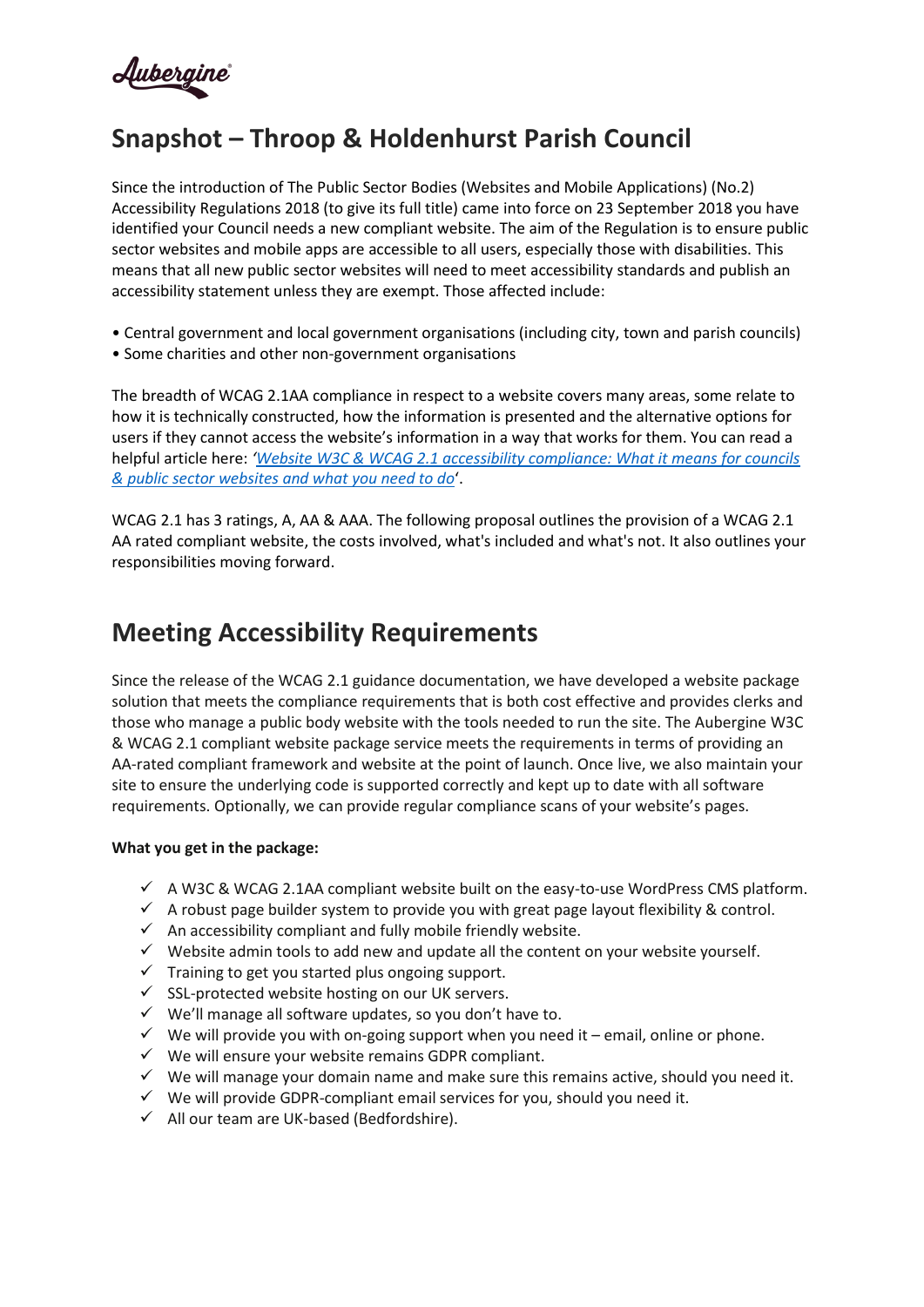# **Compliance testing, limitation & ongoing**

Both W3C & WCAG compliance are driven by many factors, some you have control over and others you don't. In most cases, as long as the base website build has been created in a natively compliant format, any deviation from compliance will typically be as a result of content being added to a web page is not compliant and then renders it non-compliant.

As such, the provision of our service to you is limited to:

1) the creation and launch of a W3C & WCAG2.1 AA compliant website

2) an optional quarterly report of your site that highlights any pages that may have rendered the website non-compliant and a recommended solution. (excludes uploaded documents)

We can also provide an optional technical support package to assist you with running the site, which you may choose to help you in meeting those ongoing support needs.

Once live, it is your responsibility to ensure that any words, images or documents that you add are compliant. We recommend you perform regular checks of the site using free online checkers or browser extension to ensure continued compliance – particularly for new pages and documents added since its launch. As part of our optional service to you we provide 4 checks and reports per year highlighting any problem areas, but recommend you review the site after each time you add content and to use any of the online free checkers as referenced by the Government's Digital Guidance department.

We will ensure that your website complies with W3C & WCAG2.1 AA compliance from a technical position at the point of launching and will notify you if we spot any page that is non-compliant as a result of content incompatibility for you to address prior to launch. Please note that this does not include uploaded documents.

In the event that you become aware of any part of your site that you feel falls outside of WCAG compliance, it is your responsibility to notify us so that it may be assessed by us and, should a problem be found, a solution scheduled for fixing.

# **Regular review**

It's important to emphasise that your organisation needs to agree to a frequency of how often the website is checked for compliance and set that in your accessibility statement.

# **Delivering on Specification of Work**

Given the requirements, it is our recommendation that the site be built on our **custom built WCAG 2.1AA compliant Wordpress framework designed specifically for councils.** It is the world's most popular website platform and allows you to have full control over the site's pages and content in the most efficient way.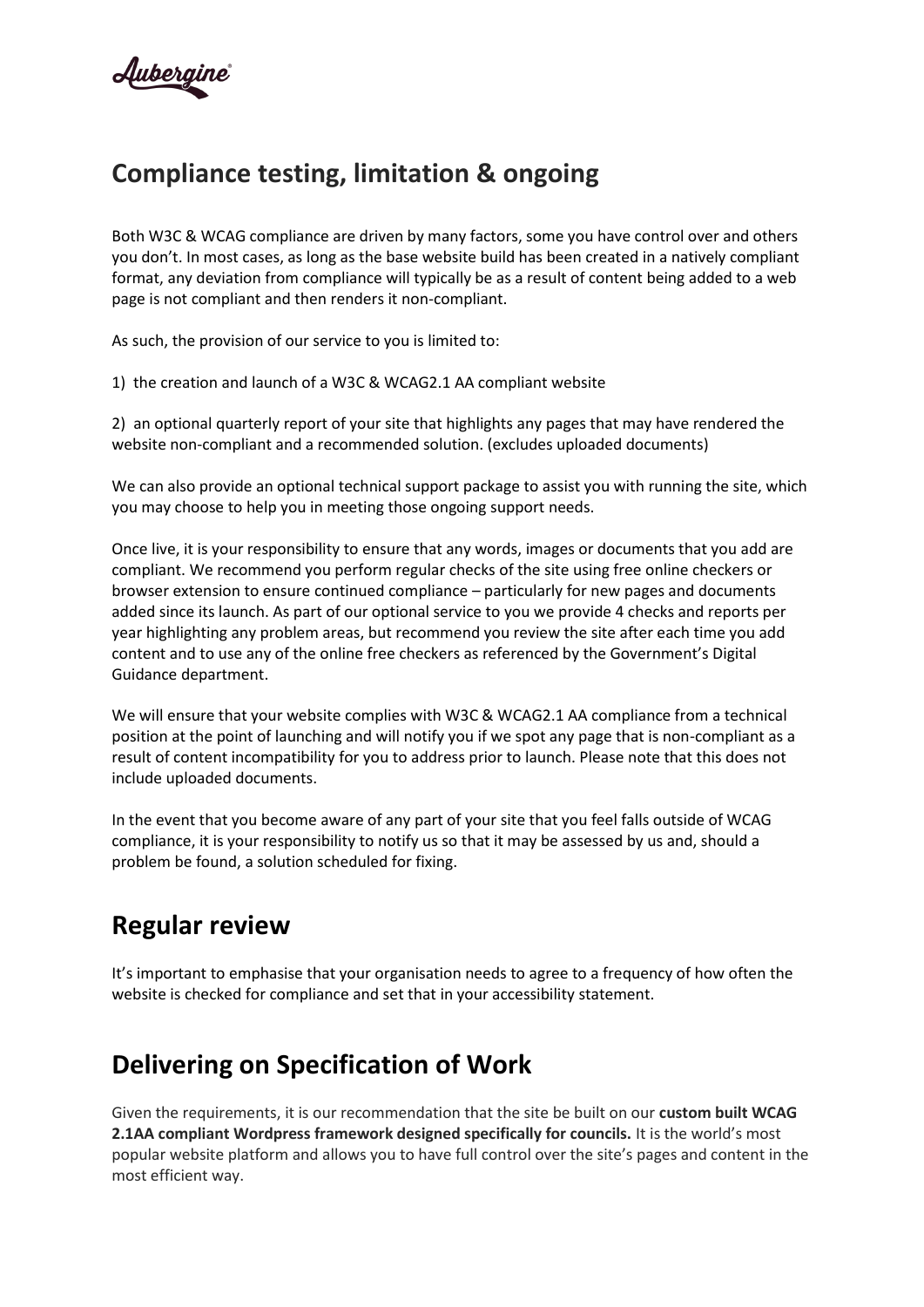

The website system is **natively search engine friendly** and **well supported.** We ensure that the Core Wordpress framework and its plugins are kept up to date to ensure full functionality is maintained.

We also recommend a multiple layer of admin user permission controls so that you can have multiple administrators of the content but provide publishing, content and member control to only those you wish.

### **Our proposal includes:**

- $\checkmark$  Project scheduling and planning
- ✓ Technical analysis of your existing set-up to ensure continuation of services
- $\checkmark$  Development of the website from your choice of our preconfigured design templates
- $\checkmark$  Review and compliance testing
- $\checkmark$  Content migration (optional)
- $\checkmark$  Analytics integration (optional)
- ✓ Website training instructions & access to Learning Centre. In person training available at extra cost
- $\checkmark$  Pre-live WCAG compliance check and report
- $\checkmark$  Ongoing support and website hosting
- $\checkmark$  Domain registration & management

Additionally, the following "behind the scenes" features will be built into the website:

- $\checkmark$  High speed page loading
- ✓ Anti‐spam features on contact forms
- $\checkmark$  WCAG, W3C & GDPR best practice guidance for the website framework

#### **Support**

We ensure that all sites are tested thoroughly prior to launch and Wordpress and plugin updates are handled by us as part of the package. Nonetheless, we recommend an additional support package be put in place to help you manage the website after it is set live.

Support package options available on the 'costs' page in this document.

# **Key Audiences**

You have identified your key audience groups and the probable reasons they will visit the website and what information they will seek and access. The website framework is configured to fully support all identified content types that you wish to provide to your user groups in a fully WCAG 2.1AA compliant environment.

The key audience group content types include **Events**, **Documents**, **Meeting Information and Dates**, **full page and signposting building tools** to support your key messaging, **announcement tools for major alerts, reporting tools** that include **forms** and **redirections to County Council & District services, contact forms, mobile responsiveness, news + other features** that include **digital noticeboards**, **community areas**, **venue & venue feature areas** - all of which controlled through the Wordpress admin system.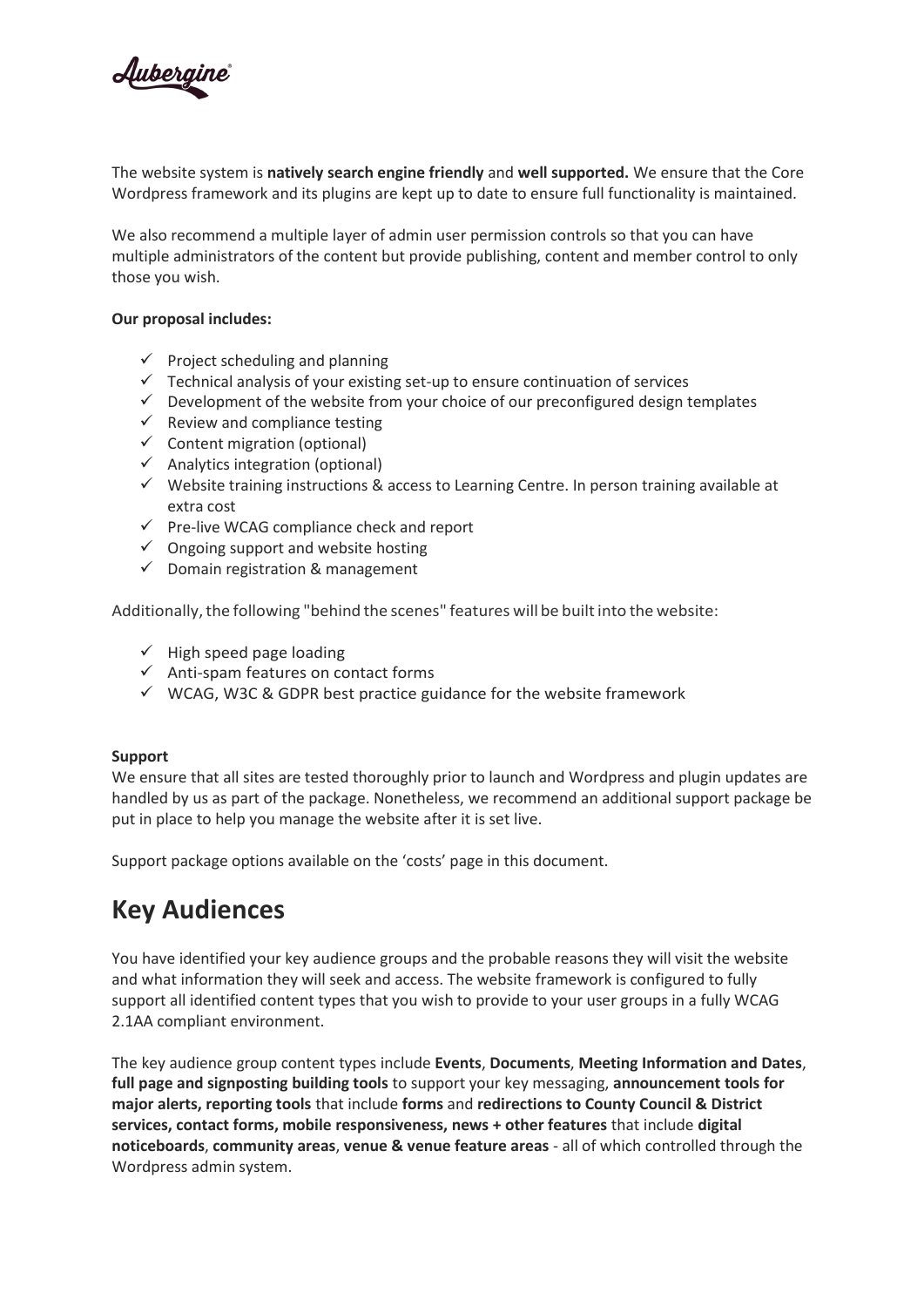

# **The process**

We offer a well-crafted and designed system that has been created with town and parish councils in mind and contains a flexible page builder tool that includes a wide selection page area styles from which you can choose and make your individual pages. In addition, the system is offered with a choice of two packages that include various levels of support depending on the level of support you have internally – we will guide you as to which one is right for you.

Those packages and design template can be viewed here: <https://www.aubergine262.com/wcag-compliant-websites-for-public-bodies/>

Once you have chosen which package you would like for your council, the process will be as follows:

- 1. We'll send you a questionnaire to capture the details needed to build your website everyone's needs are different so it's important to do this first.
- 2. A summary of all services outlining what's included, the timing, costs and any extra services.
- 3. You will be presented with an invoice that covers the cost of development of the site and this will need to be paid before your site build can begin.
- 4. You will need to provide us with your council's logo, any colours you prefer as well as a link to your existing site.
- 5. We will provide you with a template to complete your WCAG 2.1 Accessibility Statement & Accessible Documents Statement if you have not made one – this is required for the site launch.
- 6. We will also require your domain name access so that we can point the domain to your new site. You may wish your own IT support to handle this and so we will need their contact details and an introduction.
- 7. You will need to let us know if you wish us to migrate your existing website's content to the new site – this is an extra chargeable service so ensure it is mentioned when booking the work.
- 8. We will then build the website and once complete, we will arrange training on the admin area. If you wish to have one-to-one training, this can be arranged at an extra cost of £199 + VAT for a 2-hour session via video call.
- 9. When you have added all the page content to the website we will need to check it for WCAG2.1 & GDPR compliance and provide you with a report showing any content you may need to change to make it compliant. The scan process does not include uploaded documents. These must be checked by you before uploading.
- 10. Once checked again and validated, we'll agree a go-live date.

Post-live support is then handled either by phone or by using our online support system.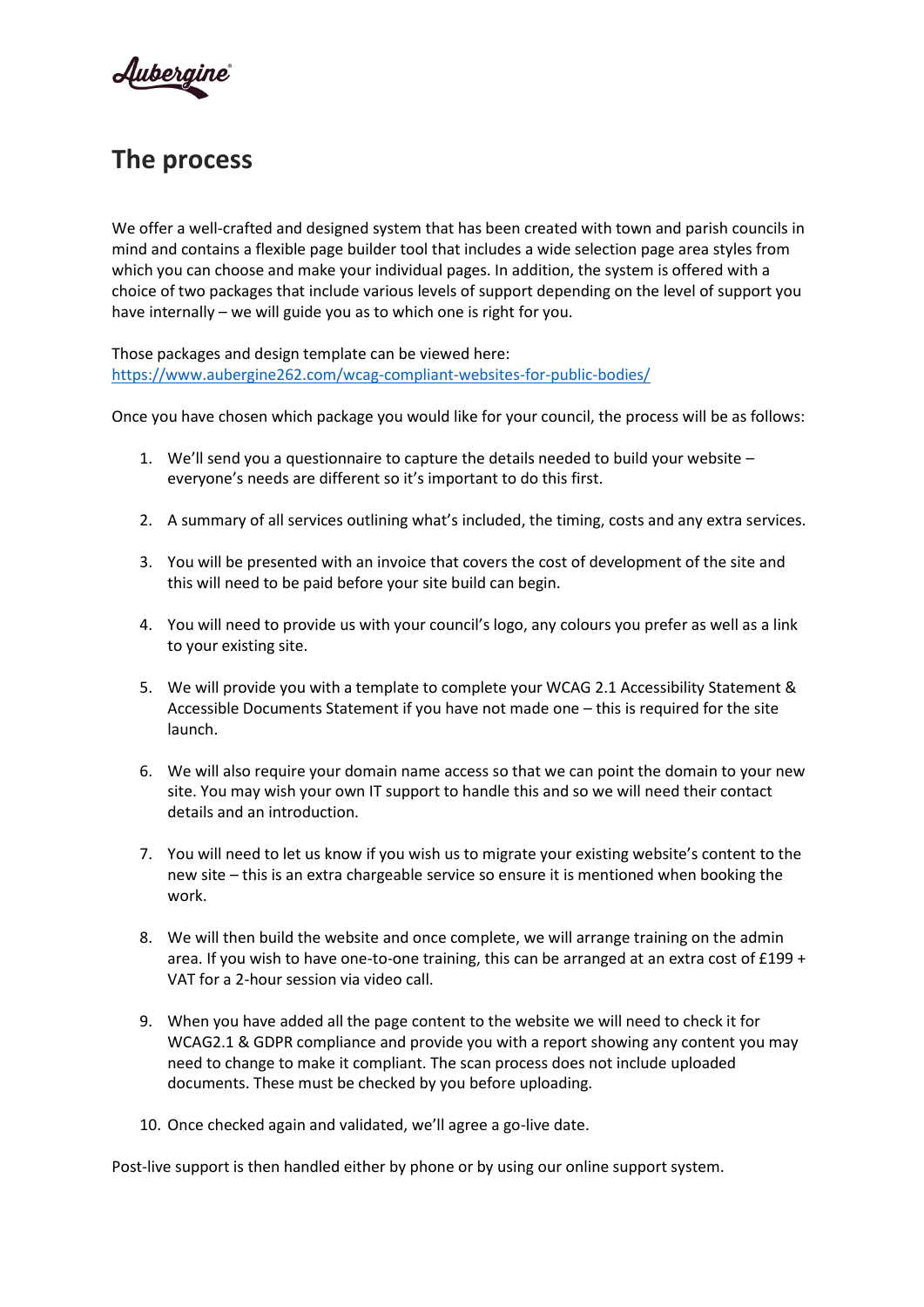

# **Consideration**

### **Website hosting**

Your new website will be hosted on our UK-based, SSL-protected servers. That way we can ensure GDPR and WCAG compliance of the system.

### **Branding & logos**

We will require your brand media pack of logos, colours and other visual assets that your council use in its online identity. If you do not have one, we can provide a logo & identity design service by our experience graphic design team.

# **Project timeline**

Whilst every website is slightly different in the number of pages and content, we recommend you consider the following timeline forthe development of your website:

| Stage 1 | Discovery & scoping:                                    | 1 weeks from initial enquiry |
|---------|---------------------------------------------------------|------------------------------|
| Stage 2 | Development:                                            | 2 weeks from planned date    |
| Stage 3 | Content importing & training: 1 weeks after development |                              |
| Stage 4 | Testing $-$ then go-live:                               | 1 week after content input   |

Final testing and debugging on development server before launching and making live. These timings are estimates based on a typical and average site size and content but may be subject to alteration subject to sight of content required for migration.

# **Costing**

### **Basic set up & year 1 consists of:**

- 1) One-off set up: £700 + VAT (SLCC member discount)
- 2) Annual SSL-protected hosting & basic support (2 hours support annually): £199 + VAT pa
- 3) Quarterly WCAG compliance website monitoring scan & reports: £299 + VAT pa
- 4) Registration of .gov.uk domain £100 + VAT pa
- 5) Set up of MS O365 email service (9x accounts) £290 + VAT (email mailbox service paid directly to Microsoft and is charged at £4 per mailbox, per month.
- 6) Set up of MS Office+cloud storage for clerk based on 3 hours IT remote support £210 + VAT + monthly subscription fee paid directly to Microsoft at £9.40 + VAT per month, per user. More information can be found here: https://www.microsoft.com/en-gb/microsoft-365/business/compare-all-microsoft-365-business-products

Total fees for year one: £1798 + VAT + monthly subscription fees for Microsoft

**Year 2** reduces to £199 + VAT for hosting & support and £299 + VAT for ongoing compliance scan & report service + any optional extras shown. **Year 3** as year 2. Year 4 onwards costs TBC likely in line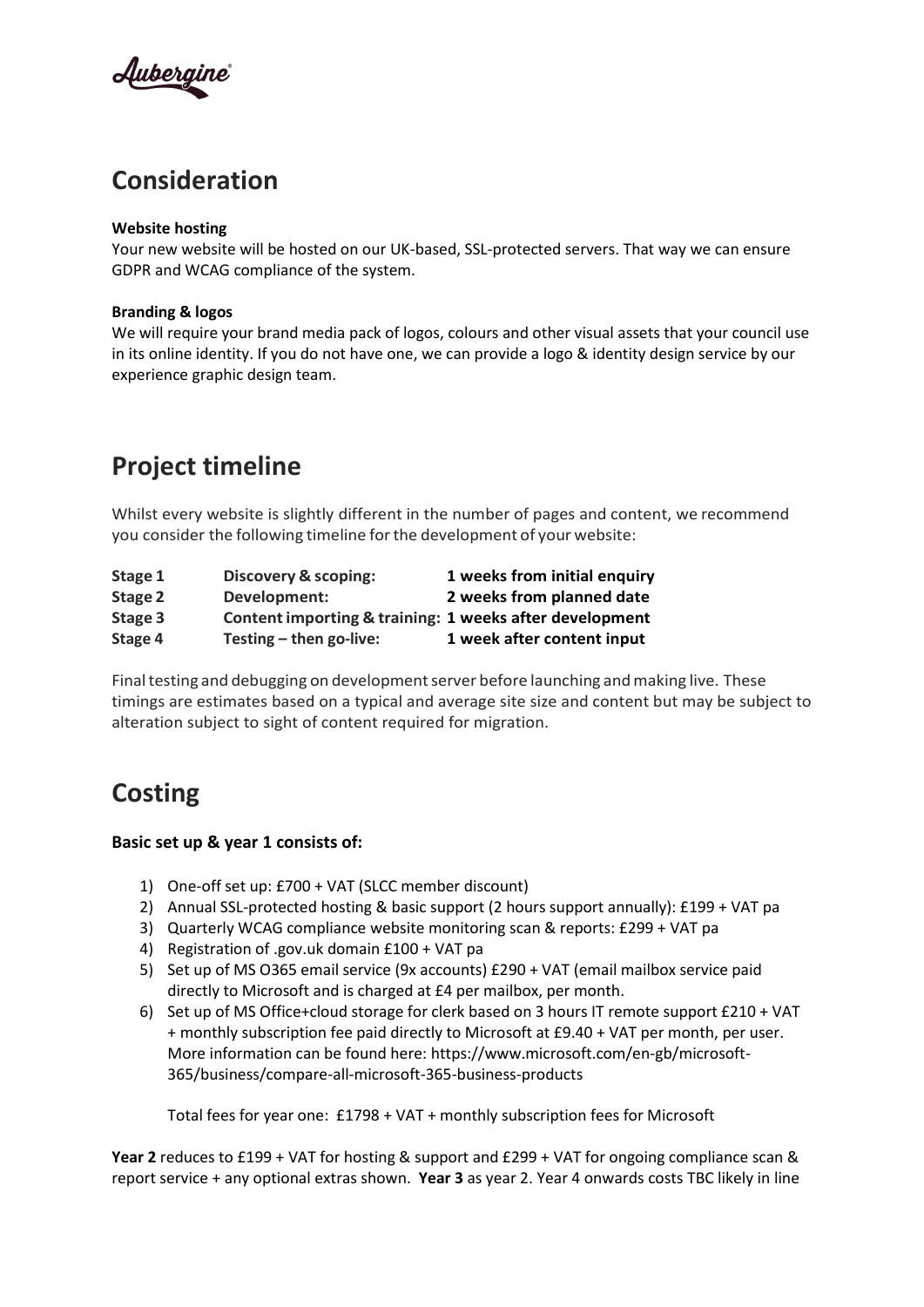Aubergine

with current levels.

The above costing is based on your requirement specification and includes an 1hr video call training sessions (additional remote training can be arranged see overleaf), full admin area access, access to our WCAG Learning Centre library and our continued support to ensure the system continually meets WCAG requirements are included in the package with the exception of the following additional items. Each module priced:

### **Enhanced functionality optional services**

| 1) | Transfer of website content to new website<br>An estimate can be provided upon sight of content volume | @£25 + VAT per hour*    |
|----|--------------------------------------------------------------------------------------------------------|-------------------------|
|    | 2) Event booking system with online payments + admin tools                                             | $£200 + VAT$ (per year) |
| 3) | Venue booking enquiry page                                                                             | $£200 + VAT$ (one off)  |
| 4) | Admin area calendar of showing events & availability                                                   | $£250 + VAT$ (one off)  |
| 5) | Private Admin area for staff & councillors (with login levels) to                                      |                         |
|    | review and access non-public files                                                                     | $£100 + VAT$ (per year) |
| 6) | Online payment page for ad-hoc payments (using the Stripe,                                             |                         |
|    | Worldpay or Paypal Business payment gateway)                                                           | $£500 + VAT$ (one off)  |
| 7) | eForm builder module                                                                                   | $£100 + VAT$ (one off)  |
| 8) | + Extended annual support package (12 hrs per year)                                                    | $£720 + VAT$ (per year) |
| 9) | Additional 1-hr video call training sessions                                                           | $£199 + VAT$            |

#### **\*Note regarding content transfer**

An estimate will be provided but as a guide, content transfer typically takes 30mins per page plus 5 mins per document that is uploaded. There is a file size limit of 5Mb per file for uploading. Documents of a larger size may require alternative hosting provision.

# **Ongoing costs**

Once your website is set up and running the annually recurring costs payable to us reduce considerably and are as follows.

- 1) Annual website hosting & basic support £199 + VAT pa
- 2) Quarterly WCAG compliance website monitoring scan & reports: £299 + VAT pa
- 3) Domain name registration £100 + VAT for .gov.uk domain

Plus, other annually renewable items from the optional items list may also be required.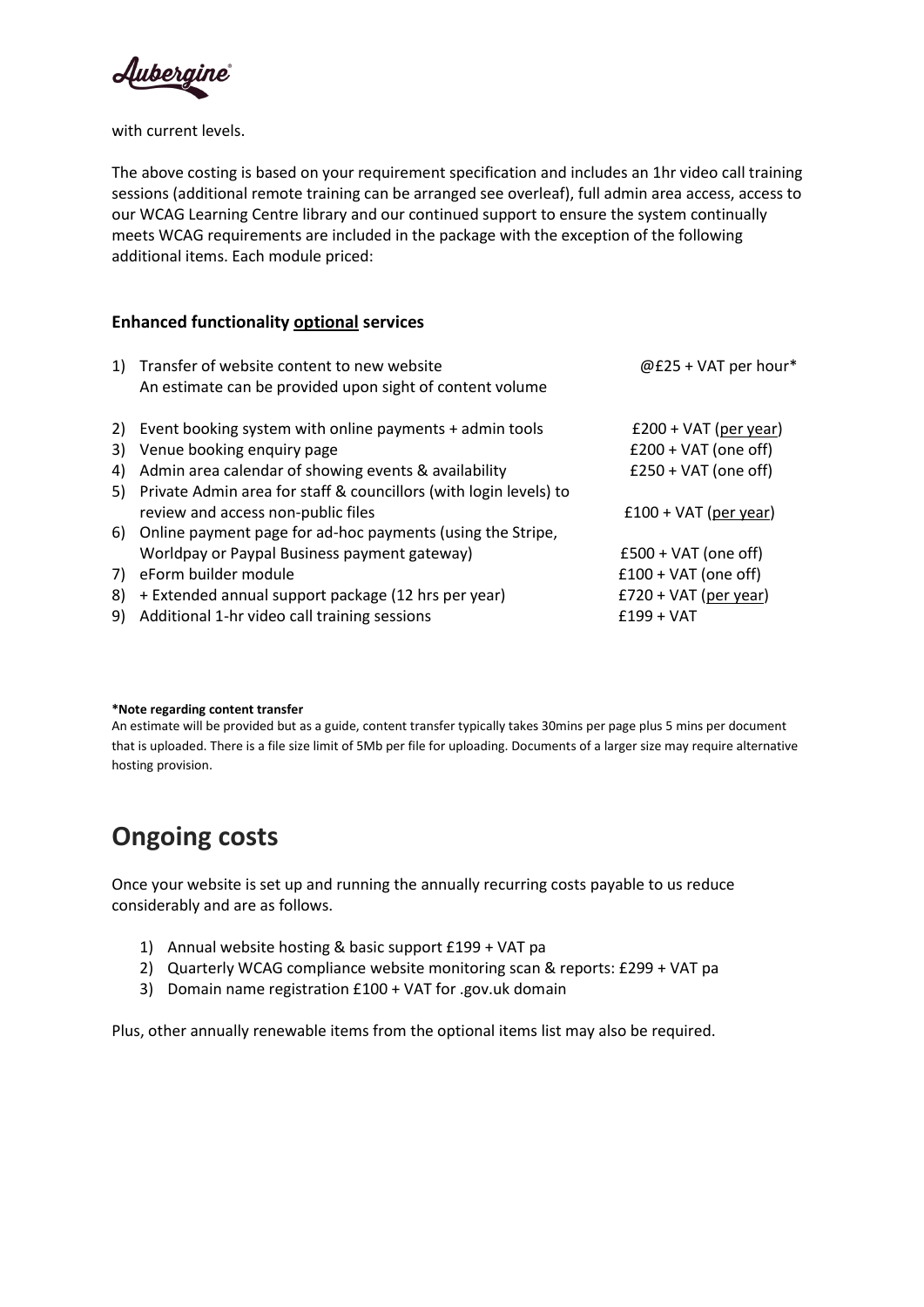

## **Aspects to note**

You will need to ensure you have full DNS control and access to the domain. We can become your registrar (as we are JISC registered) and permitted to manage .gov domains.

We can include Google Analytics for performance reporting to ensure that a fuller picture of the website's traffic and use is understood and allow you to learn user behaviour and make subsequent improvements to the website. A Google Analytics account will be needed for your organisation if one does not exist. We will assist you in setting this free service up if you do not have it.

# **Training Staff**

Training on a new website system is vital. As part of the basic package, we provide you with access to our WCAG Learning Centre that contains a library of simple, short videos to watch and learn how to use all areas of the website as well as remote-based training session for you and your staff members.

Also included are 2x 1hr video call training sessions for your staff by one of our experts. We recommend that these sessions are conducted over 2 occasions during the process with each being an hour long. Our team are always on hand to provide any additional support or should they need.

# **Certification & accreditations**

To provide assurance of both our processes and abilities, we are **Cyber Essentials certified**, **JISC accredited** and are **Official Crown Commercial Suppliers for the UK Government** [\(view details\).](https://www.aubergine262.com/credentials)

# **Credibility**

- $\checkmark$  We are official SLCC partners and have developed the WCAG compliant website package in partnership with them.
- ✓ We work with both SLCC & NALC to produce both written articles and present webinars and conferences on website accessibility.
- $\checkmark$  We work with regional CALCs and Council Associations to support their members with website accessibility queries.
- $\checkmark$  We are official Crown Commercial Suppliers of WCAG digital services to public bodies.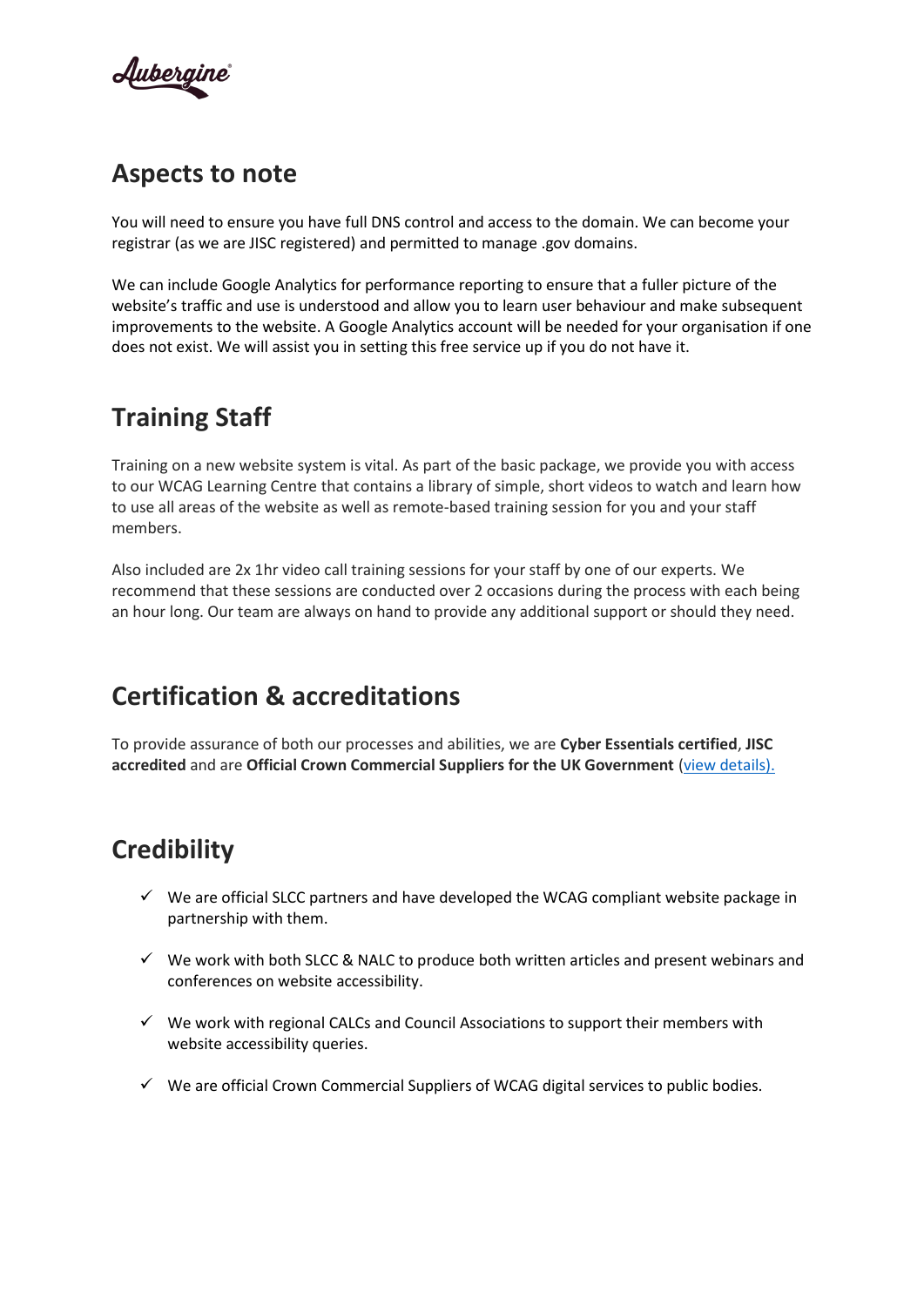

# **References**

- 1) Sarah Sandiford, head of central services, Leighton Linslade Town Council [sarah.sandiford@leightonlinslade-tc.gov.uk](mailto:sarah.sandiford@leightonlinslade-tc.gov.uk) 01525 631920: [www.leightonlinslade-tc.gov.uk](http://www.leightonlinslade-tc.gov.uk/)
- 2) Sheryl Birtles, Nantwich Town Council, [sheryl.birtles@nantwichtowncouncil.gov.uk](mailto:sheryl.birtles@nantwichtowncouncil.gov.uk) 01270 619224 [www.nantwichtowncouncil.gov.uk](http://www.nantwichtowncouncil.gov.uk/)
- 3) Emma Coleman, Clerk for Anglesey Council, [clerk@anglesey.staffslc.gov.uk](mailto:clerk@anglesey.staffslc.gov.uk) 01283 538983 [www.angleseystaffs-pc.gov.uk](http://www.angleseystaffs-pc.gov.uk/)
- 4) Andrea Paterson Bollington Town Council, [admin@bollington-tc.gov.uk](mailto:admin@bollington-tc.gov.uk) 01625 786638 [www.bollington-tc.gov.uk](http://www.bollington-tc.gov.uk/)

# **Frequently asked questions**

### **Why do you use WordPress?**

WordPress is open source content management software and currently powers around 30% of all websites on the Internet. The project is contributed to by tens of thousands of developers all over the world and is growing from strength to strength. WordPress allows us to develop flexible and customisable websites to modern standards and observes web development best practices. Furthermore, the community of web developers that use WordPress reaches far and wide and allows us to tap into this collective intelligence and bring that wealth of experience to your project. WooCommerce is an eCommerce engine and extension that integrates with the WordPress CMS.

#### **What is information architecture?**

Information architecture is the relationship of how all the different pages of a website are related to each other. This is communicated visually through a sitemap.

#### **Where is the website hosted?**

Your website needs to be hosted by a hosting company that specialises in business hosting. We provide UK-based WordPress‐optimised hosting services but if you would like your website to be hosted on your own provider we will need to perform a hosting account survey first to establish that it will be compatible with a site of this kind. We may need to recommend a change in hosting package if it does not meet the minimum requirements for a WordPress website.

### **Who do I call if something goes wrong with the website or I can't figure something out?**

Provided you subscribe to one of our ongoing website support packages, we will be your first point of call should something go wrong with your website. In accordance with our SLA, we will determine what the problem is and respond with a fix-time or the information for you to address the solution yourself. We will provide training and tutorials to assist you in using your website once it is launched.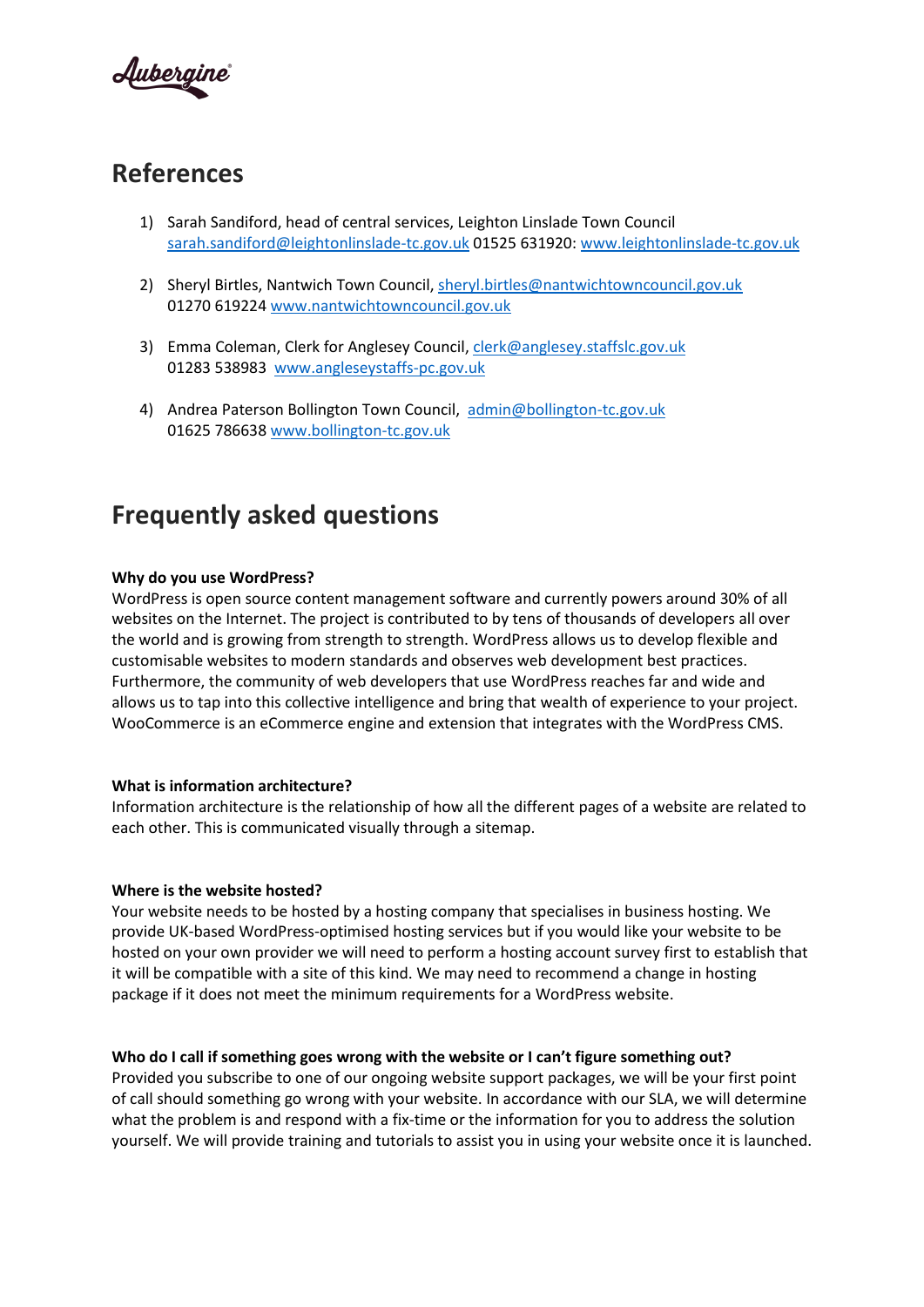

### **What happens after the website is launched?**

Once your website is launched, we will provide 3 months of support to make sure any bugs have been ironed out and that you are confident using your new website. After this you will need to subscribe to one of our ongoing website care plans to make sure your website is looked after and maintained. These website care plans include updating your software, regular backups, security checks and making sure your website is online and open for business 24/7/365.

### **How long will it take to appear at the top of Google?**

The time it takes for your website to appear on page 1 of Google depends on a great number of factors. It depends on the search phrase people are using to find your website and the number of other websites that are also available for those search phrases. Nobody can truly say how long it will take for your website to appear at the top of search engine results pages (including people who actually work for Google), however there are a number of factors that can improve your chances. Building your website on WordPress is a good start as WordPress has some great Search Engine Optimisation fundamentals built‐in.

Creating unique and interesting content on a regular basis for your website is also critical to increase your visibility amongst search engines. Launching your website and then forgetting about it is a surefire way to get lost amongst the noise.

We are happy to talk to more about your search engine strategy (if we haven't already.)

### **How will I know if anyone is visiting my website?**

We will install Google Analytics tracking on your new website and show you how to log into your Google Analytics account where you can see a wide range of statistics about your website including number of visits, pageviews the amount of time people are spending on your website.

Once you subscribe to one of our website support plans you can choose to receive more detailed analysis about your website performance and recommendations on how to improve. Please ask for more details about what's included in these support plans.

#### **What happens if I want to add some features to the website while you're building it?**

Whilst we like to be flexible and responsive to your needs, we also like to deliver what we promise within the timeframes and budgets we have allowed. If you ask us to add new features to your website while we are building it, we will most likely ask why? If we all agree that your new request will help us achieve our objectives then we will be more than happy to oblige. If this new feature is something you would like to add to your website but is not directly tied to your original objectives then we will suggest to schedule it for a second iteration of the website once it has been launched. This will require a new proposal.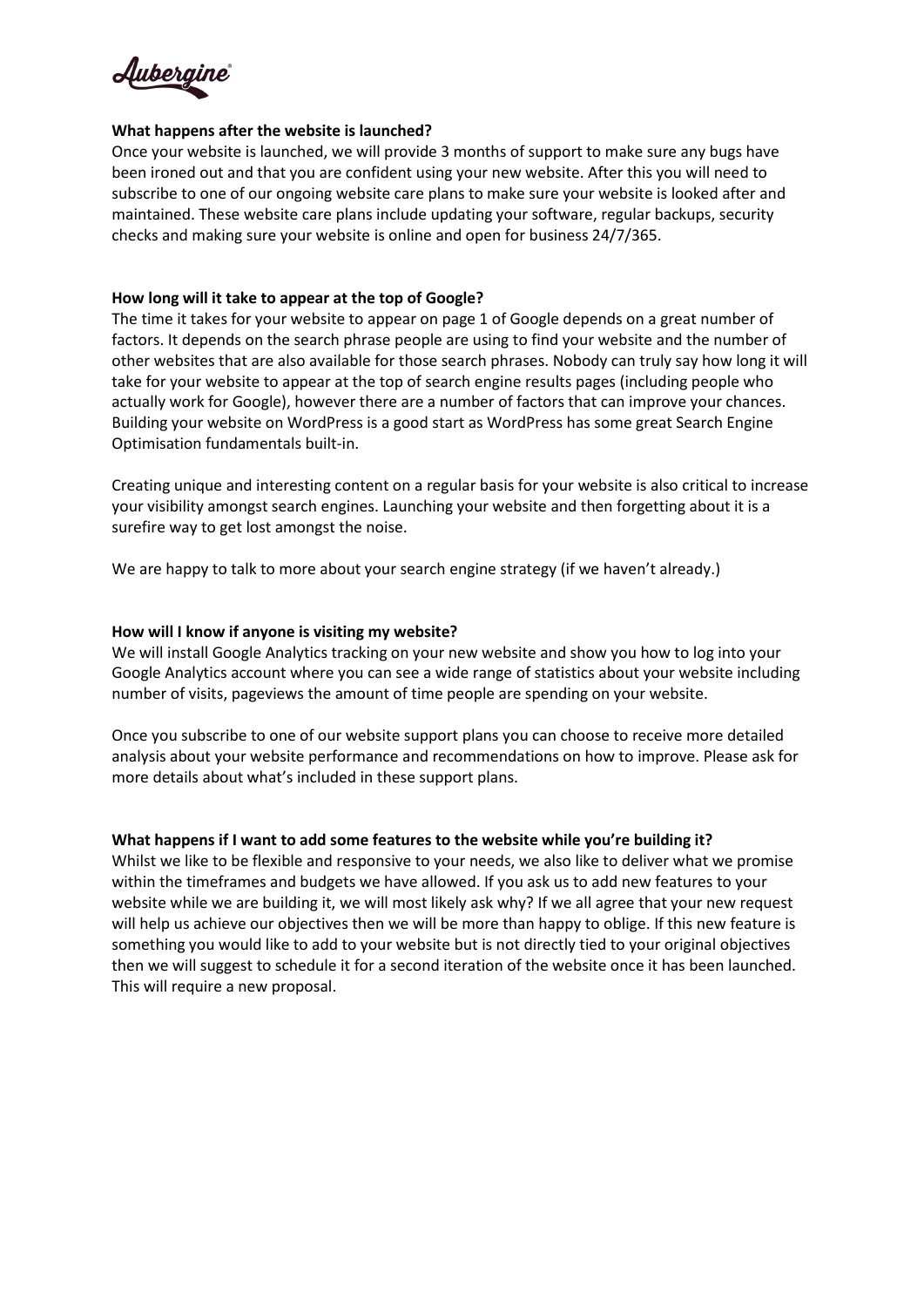Aubergine

### **Payment terms**

Our payment terms are as follows:

Site build fees are due on engagement and agreement of project inclusions. Work can only begin upon cleared funds.

Hosting & support package fees will be due at the point of going live.

If you are paying monthly on a 12-month contract package, you will be invoiced in the month prior to the fee falling due and it must be paid by the last day of the month.

Payment is to be made by BACs or cheque in GBP. We do not accept credit or debit card. Any failure

to meet these payment terms will result in the deactivation of your site until the cleared fees are received.

If you are unable to supply all of the right content at each stage we require, it does not mean we have not done our job. Once the site has been built & tested and is ready to go live, either with your

content or placeholder images and dummy text, we will issue the final invoice. Once the final invoice is paid we will 'hand over the keys' and make the site live to the public internet but will ensure that you are fully trained to maintain the content yourself thereafter.

If the final invoice is not paid within the credit terms we have given you, we are under no obligation to keep the site on our testing server or continue with the project in anyway.

#### **Renewals**

Your hosting, support and any extra services, such as domain name registrations are annually renewable and you will be sent an invoice 60 days prior to the expiration date of your annual service contract. If payment is not received by the due date, your service will be suspended until the payment is made.

# **All sound good? The next steps:**

To accept the proposal by replying in writing with your acceptance of the proposal.

- 1) Please reply by email to the person you received the proposal from notifying them of your intention to accept the proposal.
- 2) We will send you our KYC (Know Your Customer) questionnaire to perform our required due diligence and gather necessary information to begin the project.
- 3) We will send you an invoice for the work along with an engagement letter for signing. This will set out a schedule of works.
- 4) Submit your payment of the project fees. We prefer a BACs payment rather than a cheque to avoid the need to go to the bank.

Once these steps have been completed, we will begin the project.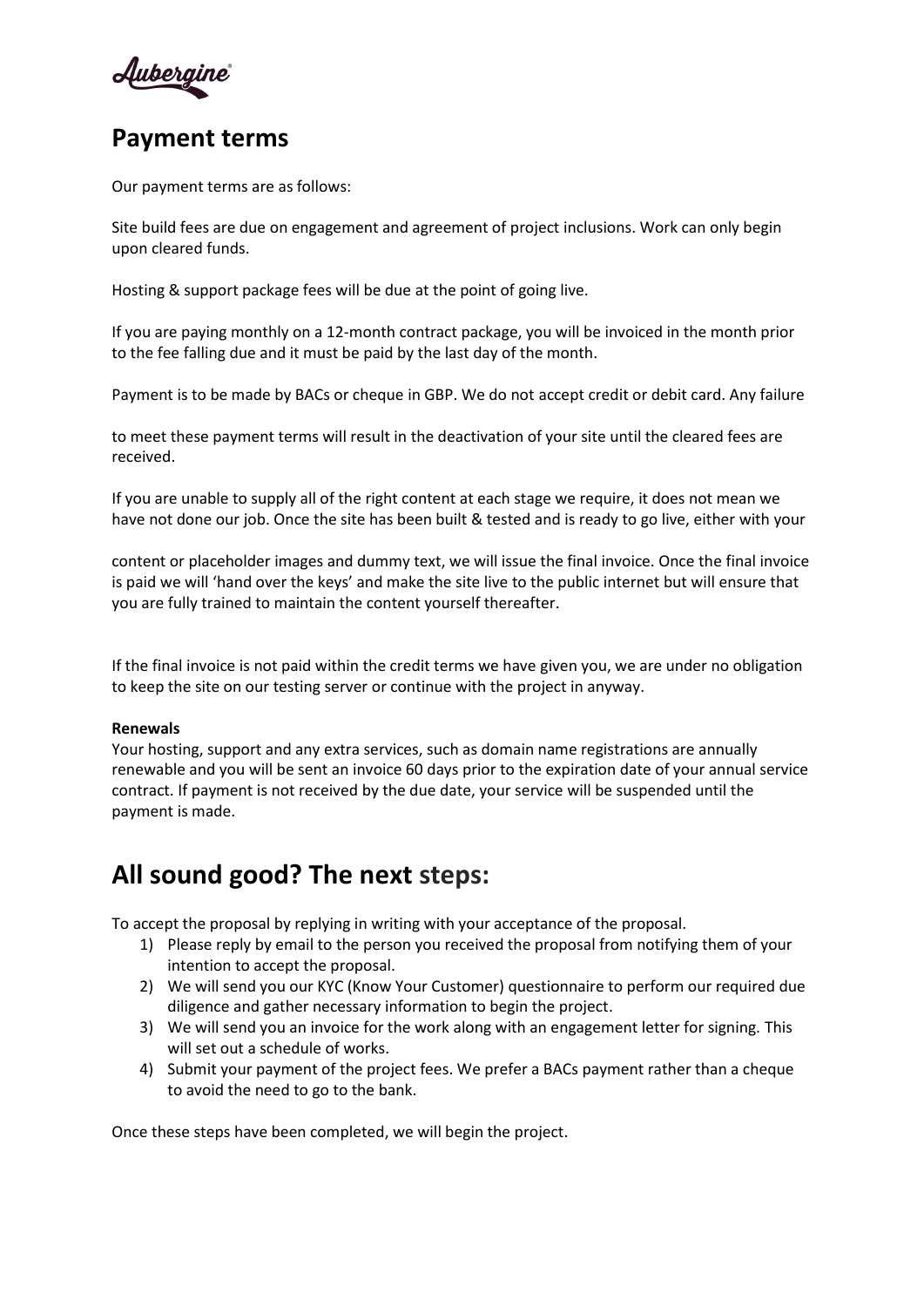<u>Aubergine</u>

# **Terms, service level agreement (SLA) and definitions**

### **The terms**

The full terms & conditions of our service, to which you are agreeing, are available on our website here www.aubergine262.com/terms-of-trade, along with our Service Level Agreement (SLA) & definitions.

### **What Do Both Parties Agree To Do?**

As our customer, you have the power and ability to enter into this contract on behalf of your company or organisation. You agree to provide us with everything that we'll need to complete the project – including text, images and other information – as and when we need it and in the format we ask for. You agree to review our work, provide feedback and approval in a timely manner too. Deadlines work two ways and you'll also be bound by any dates that we set together. You also agree to stick to the payment schedule set out at the end of this contract.

We have the experience and ability to perform the services you need from us and we will carry them out in a professional and timely manner. Along the way we will endeavour to meet all the deadlines set but we can't be responsible for a missed launch date or a deadline if you have been late in supplying materials or have not approved or signed off our work on-time at any stage. On top of this we'll also maintain the confidentiality of any information that you give us.

#### **Summary**

We will always do our best to fulfil your needs and meet your goals, but sometimes it's best to have a few things written down so that we both know what's what, who should do what and what happens if stuff goes wrong. In this contract you won't find complicated legal terms or long passages of unreadable text. We have no desire to trick you into signing something that you might later regret. We do want what's best for the safety of both parties, now and in the future.

#### **Design**

If we are designing your application we'll create designs for the look‐and‐feel, layout and functionality of your website. After the design concept phases, this contract includes one final main design plus the opportunity for you to make up to two rounds of revisions and one final build version of the website.

If you're not happy with the designs at this stage, you will pay us in full for all of the work that we have produced until that point and you may either cancel this contract or continue to commission us to make further design revisions at our standard design rates.

#### **HTML and CSS Layout Templates**

If the project includes HTML markup and CSS templates, we'll develop these using valid HTML and CSS code. The landscape of web browsers and devices changes regularly and our approach is to look forward, not back. With that in mind we will test all our markup and CSS in current versions of all major desktop browsers to ensure that we make the most from them. Users of older or less capable browsers or devices will experience a design that is appropriate to the capabilities of their software.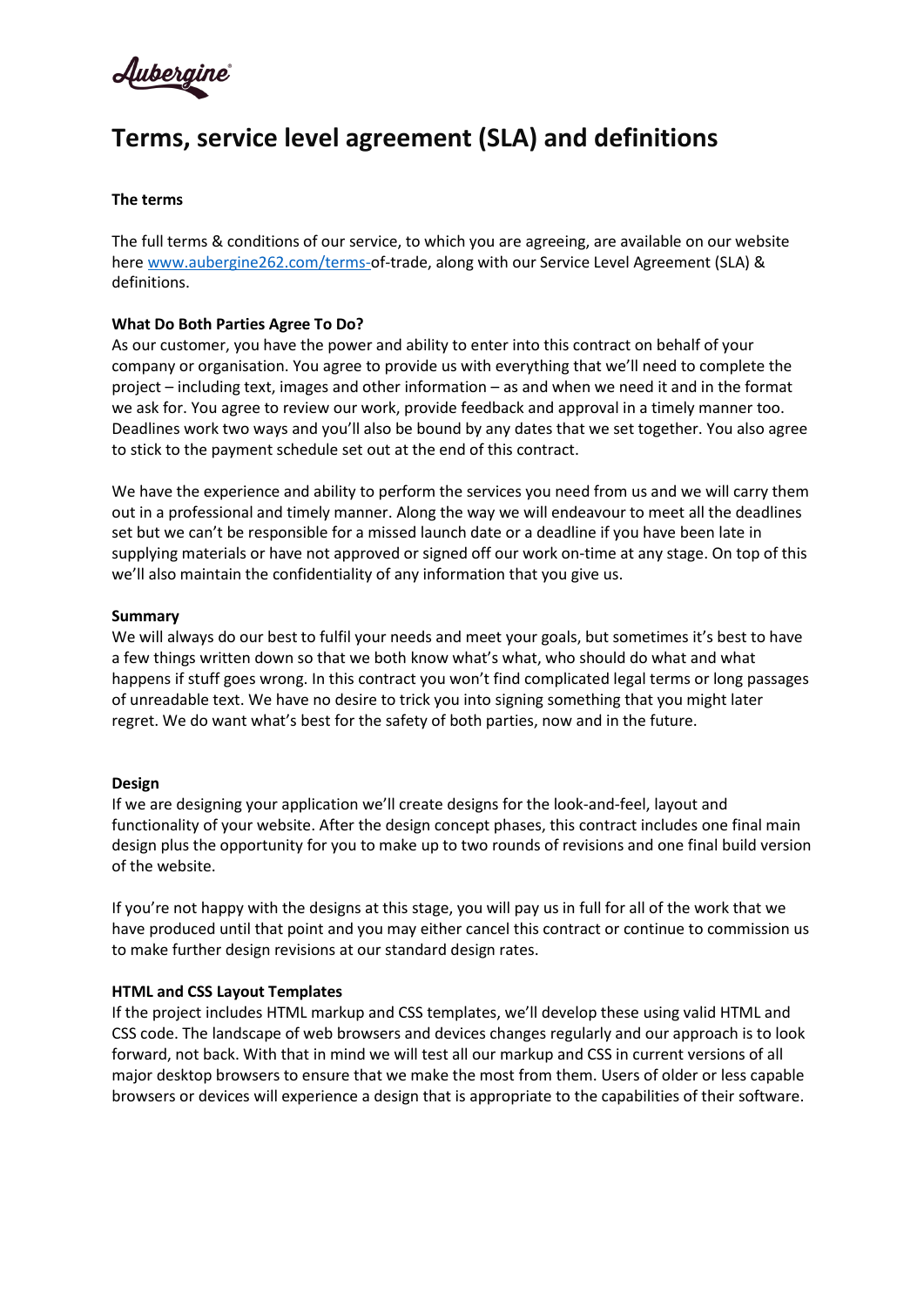

### **Browser support**

We do not cater for people using Microsoft Internet Explorer 10 or older and cannot predict the behaviour of that browser.

We will also test that these templates perform well on Apple's iPad. We will not test old or abandoned browsers, for example Microsoft Internet Explorer 10 for Windows or Mac, previous versions of Apple's Safari, Mozilla Firefox or Opera unless otherwise specified. If you need us to consider these older browsers, we will charge you at our standard old browser rate for any necessary additional design work, development and testing.

### **Photographs**

You will supply us photographs in digital format. If you choose to buy stock photographs we can suggest vendors of stock photography. Any time we spend searching for appropriate photographs will be charged at our standard discovery rate. If you choose to provide us with your own photographs, we will need to ensure they meet minimum quality and format standards before they are used to ensure quality throughout the project.

### **Changes and Revisions**

We know from plenty of experience that fixed-price contracts are rarely beneficial to you, as they often limit you to your first idea about how something should look, or how it might work. We don't want to limit either your options or your opportunities to change your mind. The estimate/quotation prices at the beginning of this document are based on the amount of work we estimate we'll need to accomplish everything that you have told us you want to achieve. If you do want to change your mind, add extra pages or templates or even add new functionality, that won't be a problem.

However, you will be charged accordingly and these additional costs will need to be agreed to before the extra work commences. This additional work will affect deadlines and they will be moved accordingly.

We'll be up front about all of this if and when it happens to make sure we're all on the same page before proceeding. We may also ask you to put requests in writing so we can keep track of changes. If the nature or functions of the project change significantly throughout the process, we reserve the right to deem the current project cancelled. At this point you will pay us in full for all the work we have done and may commission us to complete the new project based on the new requirements. This will require a new quote and contract.

### **Technical Support**

You may already have professional website hosting, you might even manage that hosting in‐house; if that's the case, great. If you don't manage your own website hosting, or your current hosting environment does not support the solution we are providing, we can provide you with professional, business‐class WordPress hosting for your website. The basic hosting package includes 2 hours free support during the time of your hosting that can be used against general support, bug-fixing or guidance you may need. All support requirements outside of the use of these 2 hours will require you to provide us with a full specification of your requirements against which we will issue a quotation for the work. Any work we provide as part of a separate contract of service falls without our standard terms of support and service.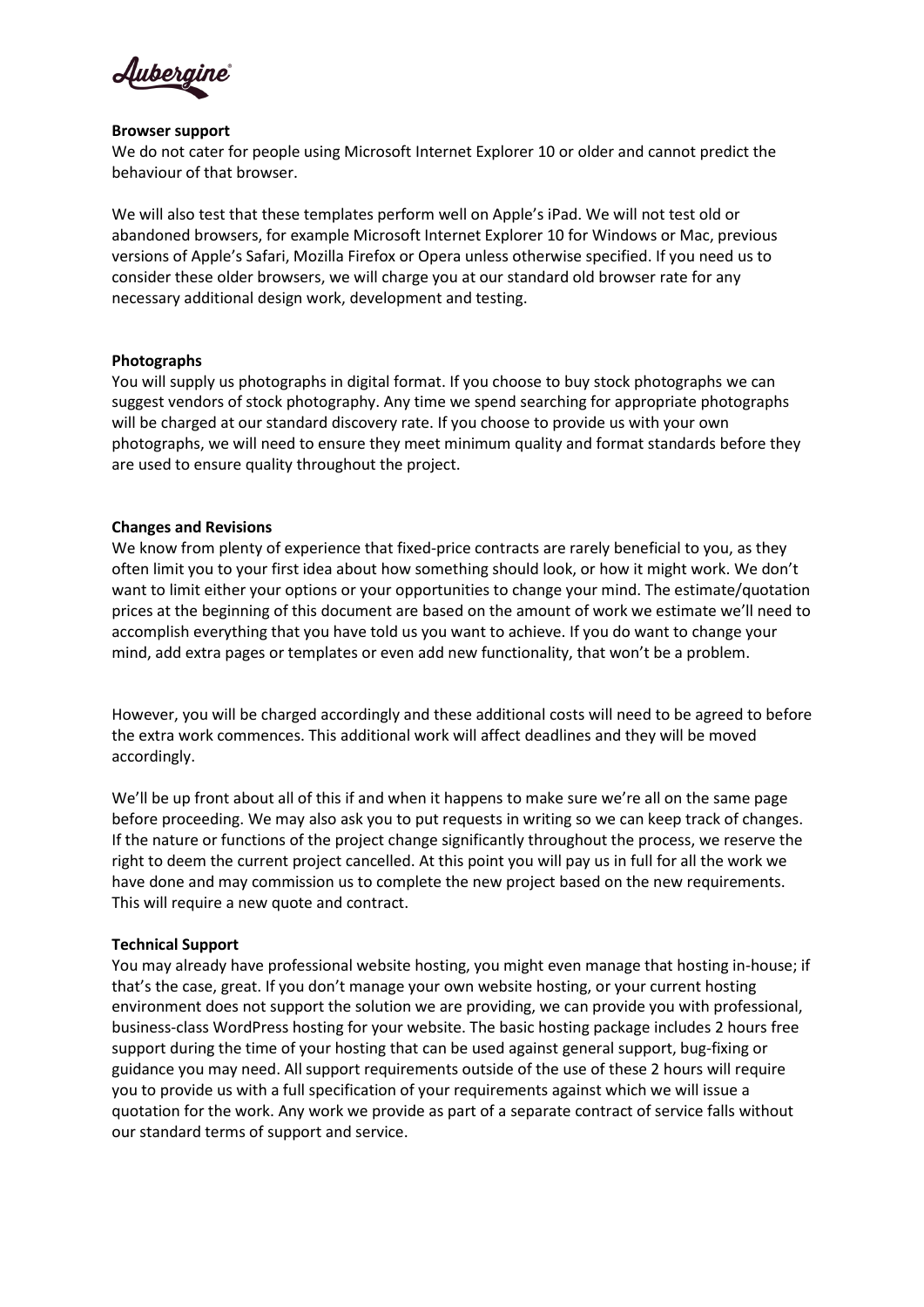

If you require technical support services that exceed 2 hours annually, we recommend you discuss these requirements with us and a suitable support plan can be provided at additional cost.

### **Service level agreement (SLA)**

We provide our support services in accordance with our service level agreement. The full description of what support is provided and when, along with the definition of terms, can be found here: [www.aubergine262.com/terms](http://www.aubergine262.com/terms)

#### **Legal stuff**

We can't guarantee that the functions contained in any web page templates or in a completed website will always be error-free and so we can't be liable to you or any third party for damages,

including lost profits, lost savings or other incidental, consequential or special damages arising out of the operation of or inability to operate this website and any other web pages, even if you have advised us of the possibilities of such damages. If any provision of this agreement shall be unlawful, void, or for any reason unenforceable, then that provision shall be deemed severable from this agreement and shall not affect the validity and enforceability of any remaining provisions.

### **GDPR – General Data Protection Regulation compliance**

It is your responsibility to ensure that your website remains GDPR compliant. The website will be

launched and conform to GDPR compliance guidance, but we cannot be responsible for any aspect once it is launched. You must maintain your own data protection review processes to ensure that any data you capture on the site conforms to current laws. If we are your website hosts, as Data Processors, we will share with you our Privacy Statement that explains ours and your responsibilities in relation to GDPR.

#### **Copyrights**

You guarantee to us that any elements of text, graphics, photos, designs, trademarks, or other artwork that you provide us for inclusion in the website are either owned by your good selves, or that you have permission to use them.

When we receive your final payment, copyright is automatically assigned as follows: You own the graphics and other visual elements that we create for you for this project. If you like, we'll give you a copy of all files and you should store them really safely as we are not required to keep them or provide any native source files we used to make them.

You also own text content, photographs and other data you provided, unless someone else owns them. We own the markup, CSS and other code and we license it to you for use on only this project. We love to show off our work and share what we have learned with other people, so we reserve the right to display and link to your completed project as part of our portfolio and to write about the project on websites, in magazine articles and in books about web design.

#### **But where's all the horrible small print?**

Just like a parking ticket, you can't transfer this contract to anyone else without our permission. This contract stays in place and need not be renewed. If, for some reason, one part of this contract becomes invalid or unenforceable, the remaining parts of it remain in place. Although the language is simple, the intentions are serious, and this contract is a legal document under exclusive jurisdiction of the courts of the United Kingdom.